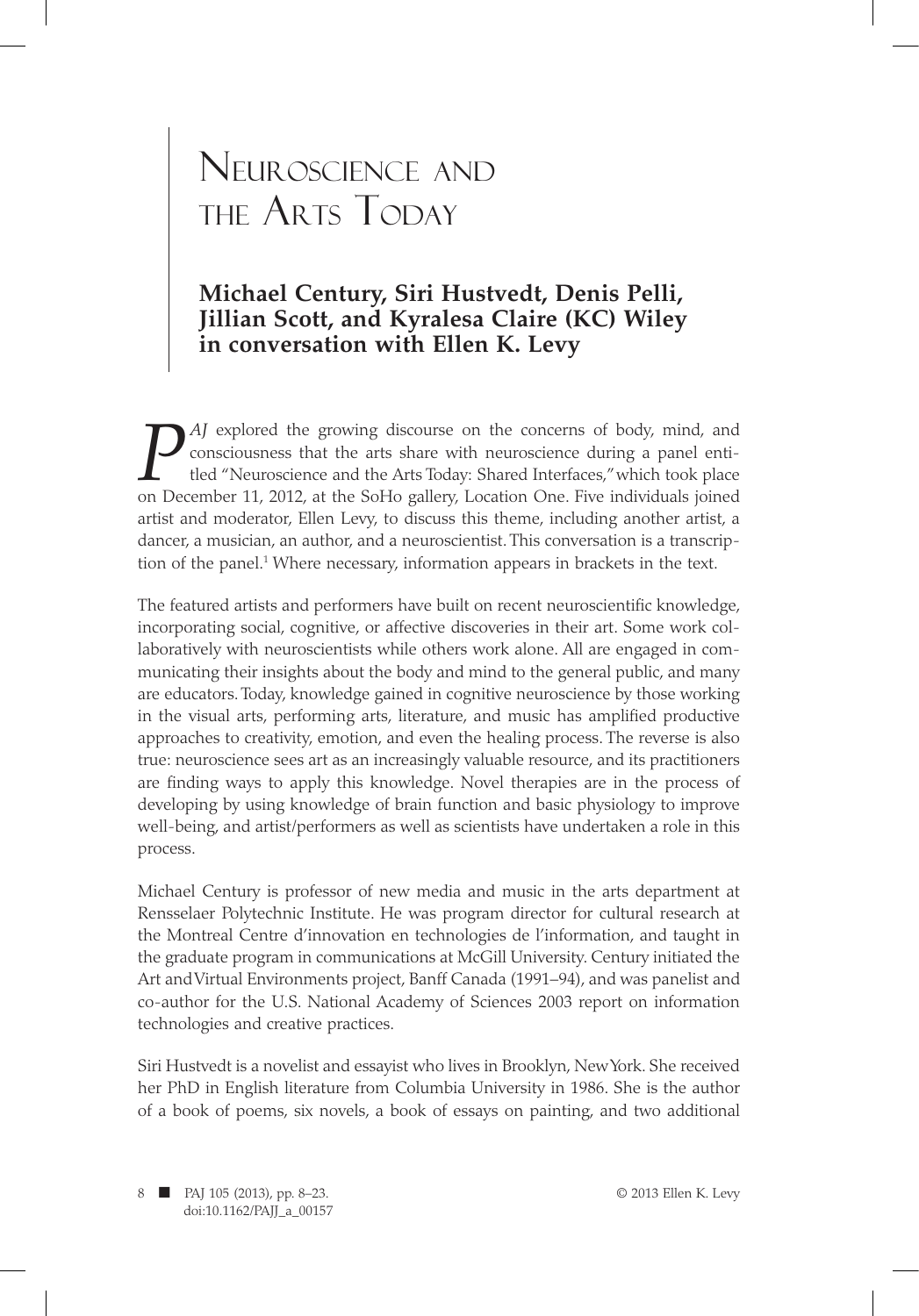collections of essays. She recently won the Gabarron International Award for Thought and Humanities.

Ellen K. Levy, PhD, a New York-based artist who has exhibited widely, is special advisor on the arts and sciences at the Institute for Doctoral Studies in the Visual Arts and was past president of the College Art Association (2004–6). Her honors include an arts commission from NASA, an AICA award, and a Distinguished Visiting Fellowship of Arts and Sciences at Skidmore College.

Denis Pelli is professor of psychology and neural science at New York University. He is co-inventor of the Pelli-Robson contrast sensitivity chart, which is widely used clinically. He works on object recognition, including how we recognize letters and how we read, and on crowding. Pelli is an editor (associate advisor) for *Journal of Vision* (2001–ongoing) and an editor for *PLoS ONE* (2008–ongoing).

Jillian Scott, a widely-exhibited media artist, has designed aids for blind actors and interactive sculptures. She is professor for research in art and science at the Institute for Cultural Studies in Art, Media, and Design at the Zurich University of the Arts (ZhdK) Switzerland, co-director of the Artists-in-Labs Program, and vice director of the Z-Node PhD program on art and science at the University of Plymouth, UK.

Kyralesa Claire (KC) Wiley is a dancer and choreographer who graduated with a BA from Sarah Lawrence College in 1992. Wiley has performed with many dance companies including the Chicago City Ballet, Carol Blanco, and the Son Mu Ga dance company. She began working with Parkinson's patients in 2009 and developed an ongoing dance and choreography workshop with Parkinzone, a theatre group for people with Parkinson's disease based in Rome, Italy. Wiley's choreography for the stage has been presented at Context Theatre in New York and the St. Stephen's Cultural Center in Rome. Her choreography for film can be seen in the films of Abel Ferrara and Cheryl Kaplan.

## **NEUROSCIENCE AND THE ARTS: AN INTRODUCTION**

LEVY: The primary interface we are addressing in this panel is that between the arts and neurosciences. Both fields offer perspectives on how people perceive, think, and act, and the study of perception has long characterized their commonality. The reason we are here today is to explore what some have called "embodied perception." This term stresses the unity of bodily response made to varied signals from the environment. This is not new information; we have known for some time that visual perception is not solely visual but is influenced by affective, proprioceptive, and tactile dimensions as well as by the goals of the perceiver. What is new, however, are some of the shifts in practice occurring in both the arts and neuroscience in response to the recognition that perception is embodied, and this is the main focus of today's discussion.

I think embodied perception is well portrayed in the following passage from a book by one of our panelists, Siri Hustvedt, *The Summer Without Men*: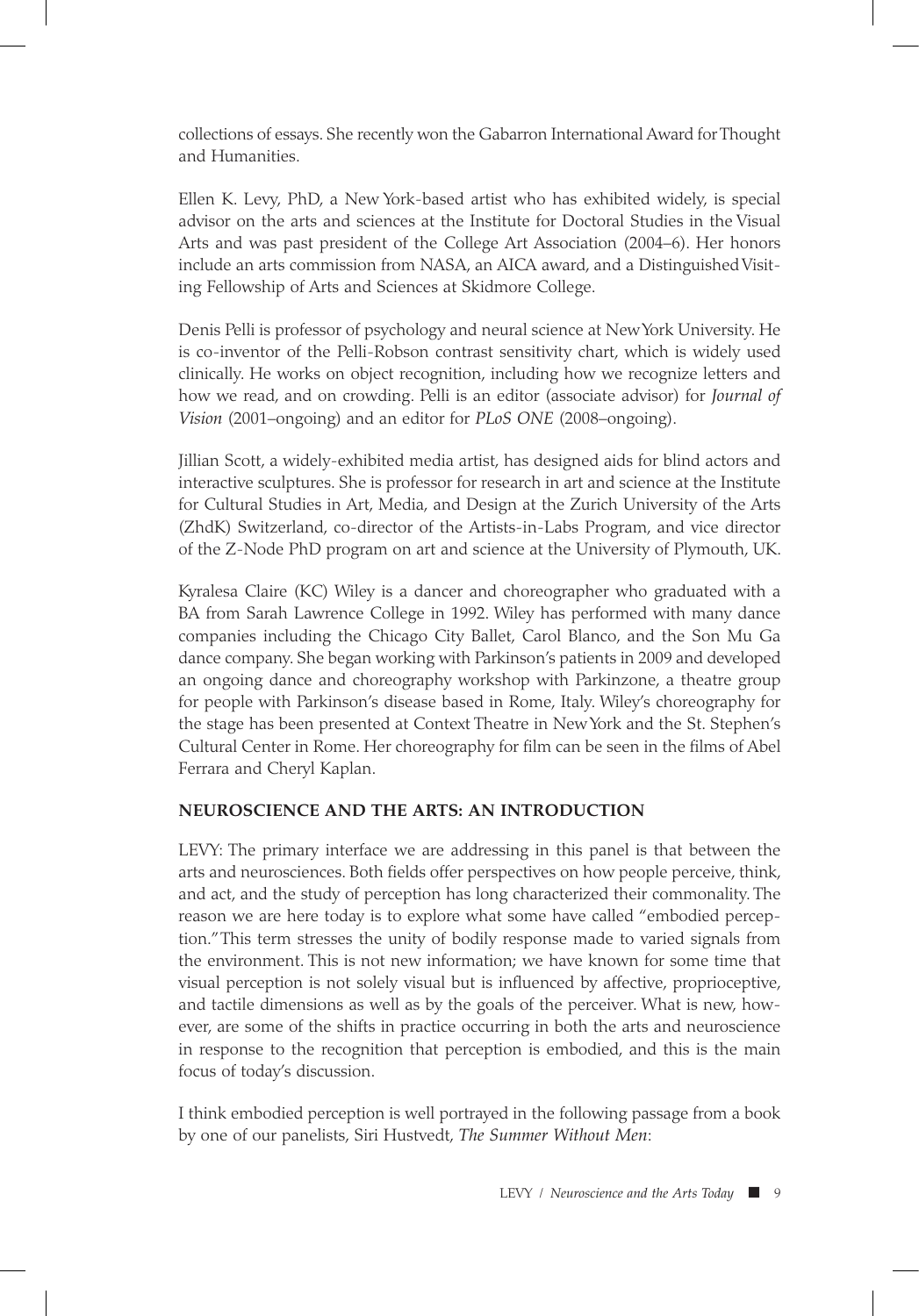But there is another aspect of long marriages that is rarely spoken about. What begins as ocular indulgence, the sight of the gleaming beloved, which incites the appetite for around the clock rumpty-rumpty, alters over time. The partners age and change and become so accustomed to the presence of the other that vision ceases to be the most important sense. I listened for Boris in the morning if I woke to see his half of the bed empty, listened for the flushing toilet or the sound of him filling the tea kettle with water. I would feel the hard bones of his shoulders as I placed my hands on them to greet him silently while he read the paper before going to the lab. I did not peer into his face or examine his body; I merely felt that he was there, just as I smelled him at night in the dark. The odor of his warm body had become part of the room.

All of us can identify with similar experiences. What then are the shifts in outlook and artistic practice that are actually occurring due to the recognition of embodied perception? I believe that they are demonstrated in awareness by practitioners in the arts who offer a potential for healing related to issues of attention and bodily movement. They are also shown in a critical awareness of technological interfaces and their potential for both good and harm. In turn, these shifts have inspired those in one profession to look around and see what others in altogether different arenas are doing. As philosopher Gilles Deleuze said, the "encounter between two disciplines doesn't take place where one begins to reflect on the other but when one discipline realizes that it has to resolve for itself and by its own means a problem similar to the one confronted by the other."2

In addition to Siri's turn to neuroscience, you will see this reflection among our other panelists. For example, KC Wiley is a dancer who realized that her practice had profound implications for those with movement disorders. And Jill Scott is a media artist who has exploited art's potential for expanding somatic vision and understanding. My own realization was that art, when engaged, can train attention. Part of Michael Century's interest in sound was its role as a transformative technology. All of us have found that neuroscience was addressing similar issues.

Denis Pelli, the neuroscientist with us today, looked at the work of Chuck Close to better articulate the relationship of size to scale. When members of the Optical Society of America awarded him a Leadership Award/New Focus Prize, in 2000, they stated that "Through leadership in visual science, Dr. Pelli has benefited artists, scholars and the visually impaired. His work has made significant contributions that have transcended both interdisciplinary and international boundaries." Denis, please describe some of your research.

PELLI: I am very keen on both neuroscience and art. I'm going to present a duality here of some work that I did trying to figure out perception as a scientist and then a parallel in something that an artist is doing. The first thing I will talk about is how size affects shape. Shape is supposed to be a property independent of size. Let me show you that it's not. [He then shows images from a PowerPoint presentation and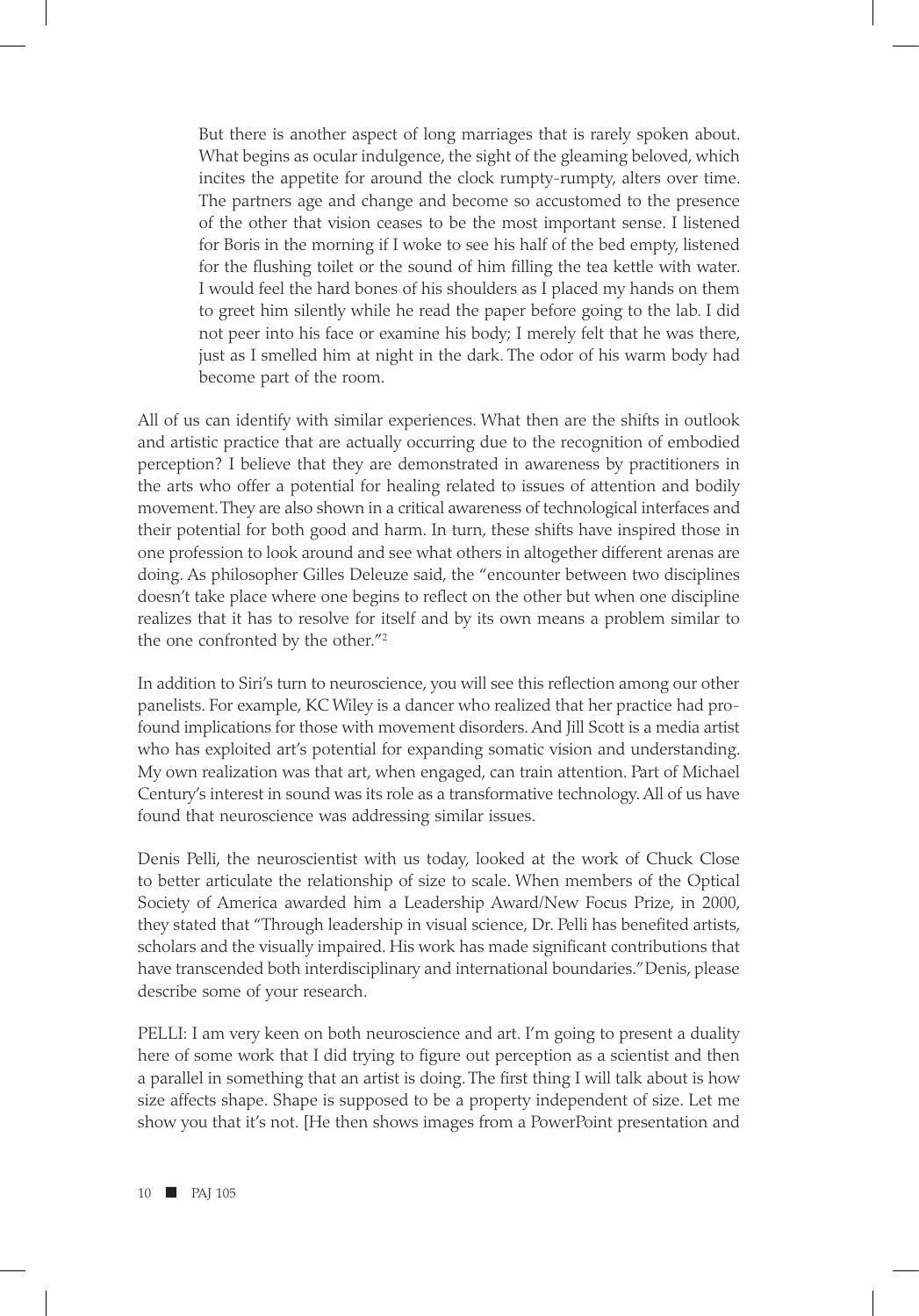asks the audience to shout out the letter they see, over seven slides. Exactly the same image is shown each time, but successively smaller.]<sup>3</sup>

This is a weird pattern that I created with a bunch of letters. First you will see letters that are somewhat strangely constructed in that what looks like an "F" or "E" from one distance (despite having some strange curves) will look like a "D" from a greater distance. People who are farther away will see different letters. [The audience responds to his request for information about what they see.] This shows that each time the thing is reduced in size, it's perceived differently. This parallels something in a Chuck Close work. [Pelli shows two differently-sized images of Close's painting, *Maggie*, side-by-side in three successive close-ups.] This is a painting of his daughter, Maggie. The big image is a little bigger than the actual painting. Next to it, we have a smaller reproduction. What you observe, if you look at the smaller one, is an attractive young woman. In particular, she has a good nose. But in exactly the same image, just bigger, she has lost her nose; it is flat. You can walk back and forth and see this duality. Up close, her face is a flat plane made up of blocks. Far away, it becomes a continuous shape. When it's small your visual system successfully extracts the shape information from the shading. But this fails—shape from shading fails—when the image is big. $4$ 

Now I am going to talk about crowding. I will first show you one bit of science and then two artists who have done things that are related. First, let me explain what crowding is. This is something that happens in the periphery of vision. If you look at this image [an "A" in chaff] you will see a bunch of sticks. In the sticks you see an "A" among the sticks. Now move your eye to the red minus. Keep your eye there. Now you still see the sticks, but there is no "A." We think that what has happened is that your visual system is integrating too much and has put it all together ("A" and chaff) and tried, unsuccessfully, to make one object out of the whole mess. The bars represent features. If you look directly at the "A" or at the green plus, your visual system can isolate the relevant features of the "A" and identify it. If you fixate too far away, on the red minus, the brain combines features from the "A" and the chaff, and you get a jumble instead of a letter. This is crowding.<sup>5</sup>

Here is a wide panorama. While you are looking at it, it is mostly seen peripherally. Your peripheral visual field is subject to crowding. I think that's relevant to looking at Pablo Picasso's painting, *Nusch Éluard,* 1938. Keep your eye on the fixation cross, and look at her out of the corner of your eye. What do you see? She's blue. She has two eyes. She's pretty! Your peripheral visual system can't tell that things are in the wrong place. It's like the sticks I showed before if it's all bundled together. Your visual system can't see the problems in this girl, and she looks healthy. This happens in several of Picasso's cubist paintings. They are monstrous when viewed directly but seem normal when viewed out of the corner of your eye.

Another thing inspired by crowding is seen in the work of choreographer Julia Gleich. [In April, 2012, Gleich's new ballet in Brooklyn included five minutes based on Pelli's research on peripheral vision and can be seen at http://denispelli.com.] You are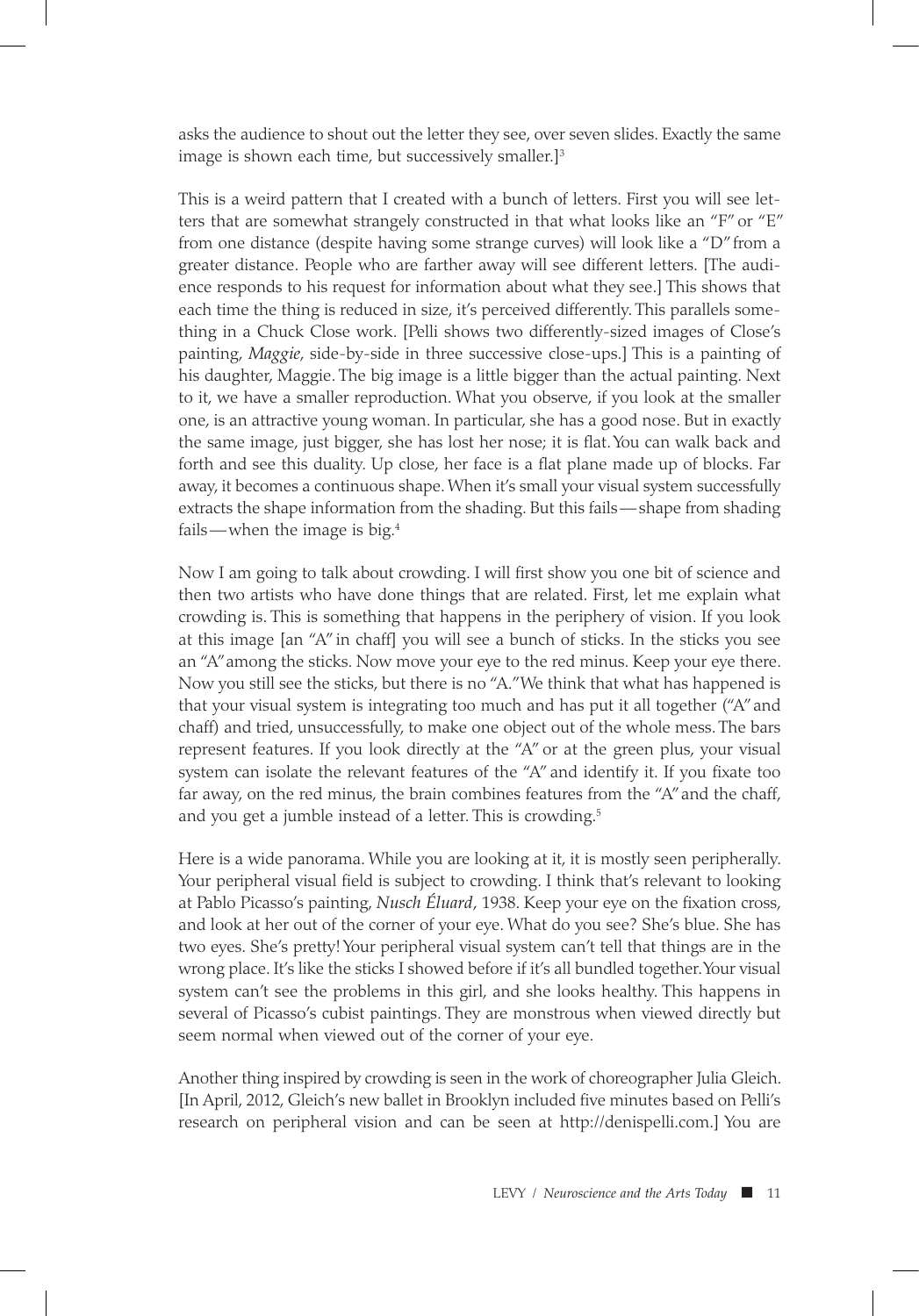looking at thirty seconds of a ballet. Watch the guy on the left. She has the dancers crowded together. Your visual system will interpret them as one person and not as three people. You need to keep your eyes on the guy to the left. When seen out of the corner of your eye, the group of dancers on the right is perceived as one object.

LEVY: One of the reasons I invited Siri is because she is resisting academia and is incorporating information about neurobiological concepts very subtly and poetically into her work.

HUSTVEDT: Thank you. Just to give you a little background, I was one of those girls who read novels and more novels and ended up with a PhD in English literature. I was not a science geek, but as a child I had migraines and auras including Alice in Wonderland syndrome, which I still experience. When I got older I began to try to make sense of these experiences. I am not alone. I have met many psychiatrists, neurologists, and psychoanalysts who entered their fields because they themselves or someone close to them had a neurological or psychiatric condition. In college I became interested in the neurology of mysticism. There was already quite a lot written about this in the early seventies. While I was working on my PhD, I found myself interested in the aphasias, various kinds of speech problems some people with brain injury develop. I applied that research to my dissertation on Charles Dickens in connection to his complex use of pronouns and how they serve to illustrate questions of identity in the novels.

I published my first novel in 1992. In one section of the book, the heroine is in a neurology ward with debilitating migraine. This reflected my own experience in Mount Sinai in 1983. I had a headache for a year. I have always read deeply in psychiatry, psychoanalysis, medical history, and philosophy, but it wasn't until about fifteen years ago that I began to study neuroscience. I was invited to join a discussion group that met every month at Cornell-Weill, which continued for three years until it disbanded. I also volunteered as a writing teacher for psychiatric in-patients at Payne Whitney, a job that lasted three and a half years and was one of the richest experiences of my life. Then I developed a seizure symptom and wrote a book about it: *The Shaking Woman or A History of My Nerves*. The condition remains undiagnosed, but the book has created a second life for me, because since its publication I have been repeatedly asked to give lectures on neuroscience and neurology from an interdisciplinary perspective.

I want to say something very important. There are genuine epistemological problems involved in having interdisciplinary conversations. Nevertheless, we can give one another a lot if actual dialogue takes place and we remain open. Neuroscience has entered my fiction. In my most recently published novel the narrator makes a number of jokes about and critiques of neuroscience. The more you know the more critical you become. It's also helpful to remember that, despite advances, there is no conceptual model for the brain-mind. We have no theory of consciousness, and there is a lot left to learn.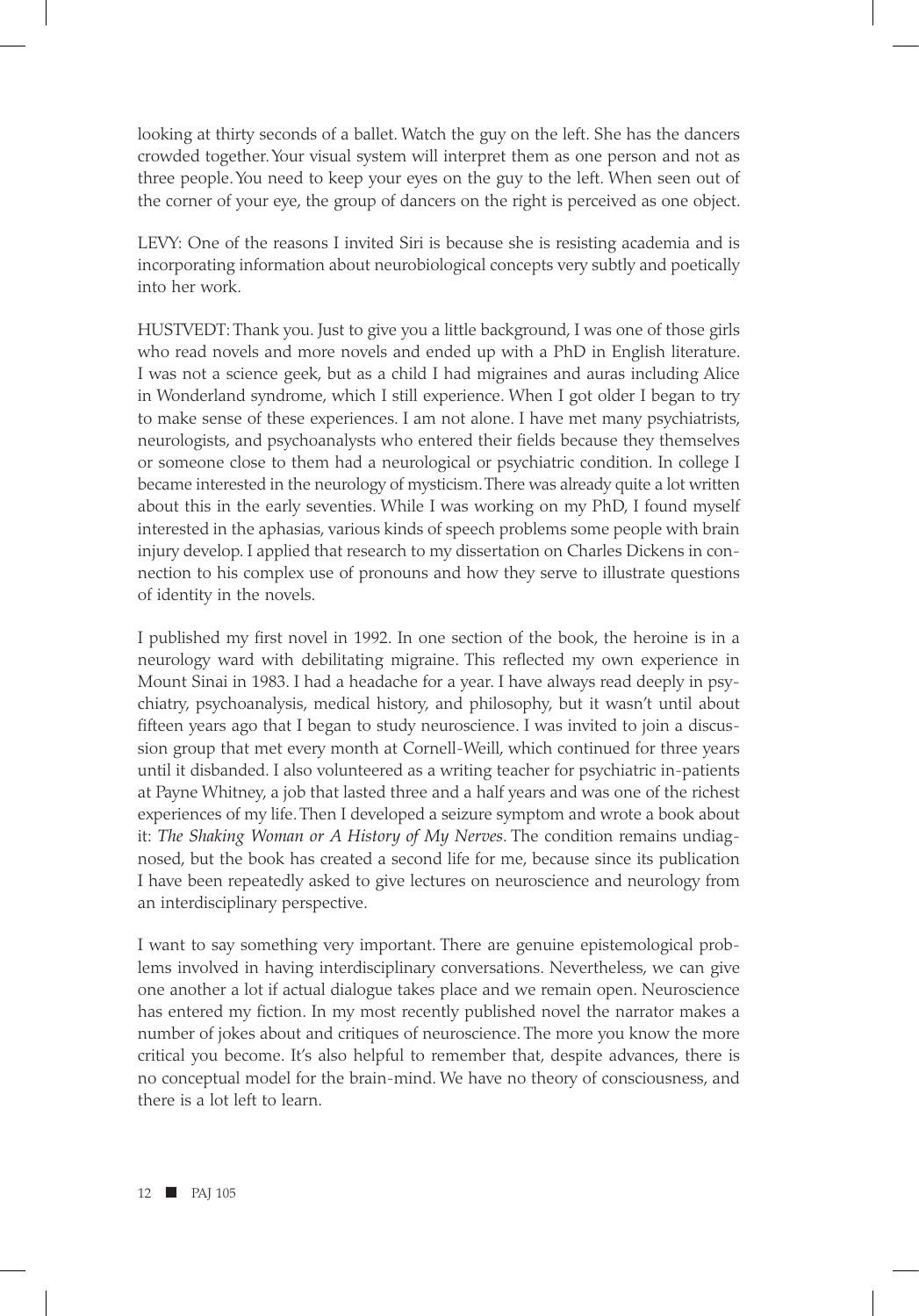CENTURY: I am the odd person out. Because I don't actually work in the field of neuroscience, I was asked to be part of this for more speculative comments from the musician's point of view and that's what I'm doing. You know there's been some fifty years of ways of thinking of music and the interface of music and the brain. It goes back to brain wave music of the sixties and seventies and ongoing works in the performing arts, including what goes on in my Center where synchronization between brain waves and performance is a practical aspect of the work.<sup>6</sup> This is a burgeoning field. I'm very interested in the kinds of plasticity that come out of that. We musicians are taken as models of a plastic brain, especially where the output has to do with gaining skills and crossovers into other areas. I'm not really going to make a direct kind of connection with that body of research. But my recent interest in this area comes out of reading a book on the divided brain. It raises the idea of different types of attentional strategies. Years ago we spoke of differences between the right and left hemispheres in terms of what each hemisphere does. By contrast Ian McGilchrist's book, *The Master and His Emissary: The Divided Brain and the Making of the Western World*, leads me to think about different attentional strategies and music theory.

SCOTT: I'm sure we are going to end up in a very fascinating discussion here, and it is just the kind of discourse that we need to encourage. I'm going to talk about "Neuromedia," a term I coined ten years ago to describe the relation between media and neuroscience. My own historical background is body politics, and I have traced a trajectory from feminism to media philosophy to human biology and genetics. This interest has grown into areas of cognition and cross-modal interaction. In an early work called *Taped* from 1975, I am literally "taped to the wall" and talking to the public through a microphone. To me it was an important statement; it was about breaking out of isolation and away from my own art history. In a second project, called *Digital Body Automata*, from 1995, I showed how our concept of the body was being changed by bio-technological developments. I looked at human biology and genetics—that was a very important year for genetic cloning. By 2002, I had become very fascinated with cognition and cross-modal interaction. It was then I coined the term Neuromedia. I made collaborative attempts to apply perception to various media and interactive technologies. What's important to me is to bring together selfreflection (art) and objectivity (science) within the artwork and combine them with the sensory perception of the viewer. I aim to utilize how our sensory perceptions work so that the actual artworks can become visceral and embodied experiences.

One of the very influential people that I met in 2002 was the neuroscientist Paul Bach-y-Rita. He spent a long time exploring the sensory modalities of human skin—vibration, pressure, and temperature—and in the end designed a project called Brain Port. This project consists of a camera mounted on the head of a blind person. Basically this camera records an image and converts this image into black, grey, and white levels, feeding this image to a microarray device with pins. The movement of the pins corresponds to these camera levels, and the device is placed on the tongue. Thus this device bypassed the optic nerve and the blind person is able to "see though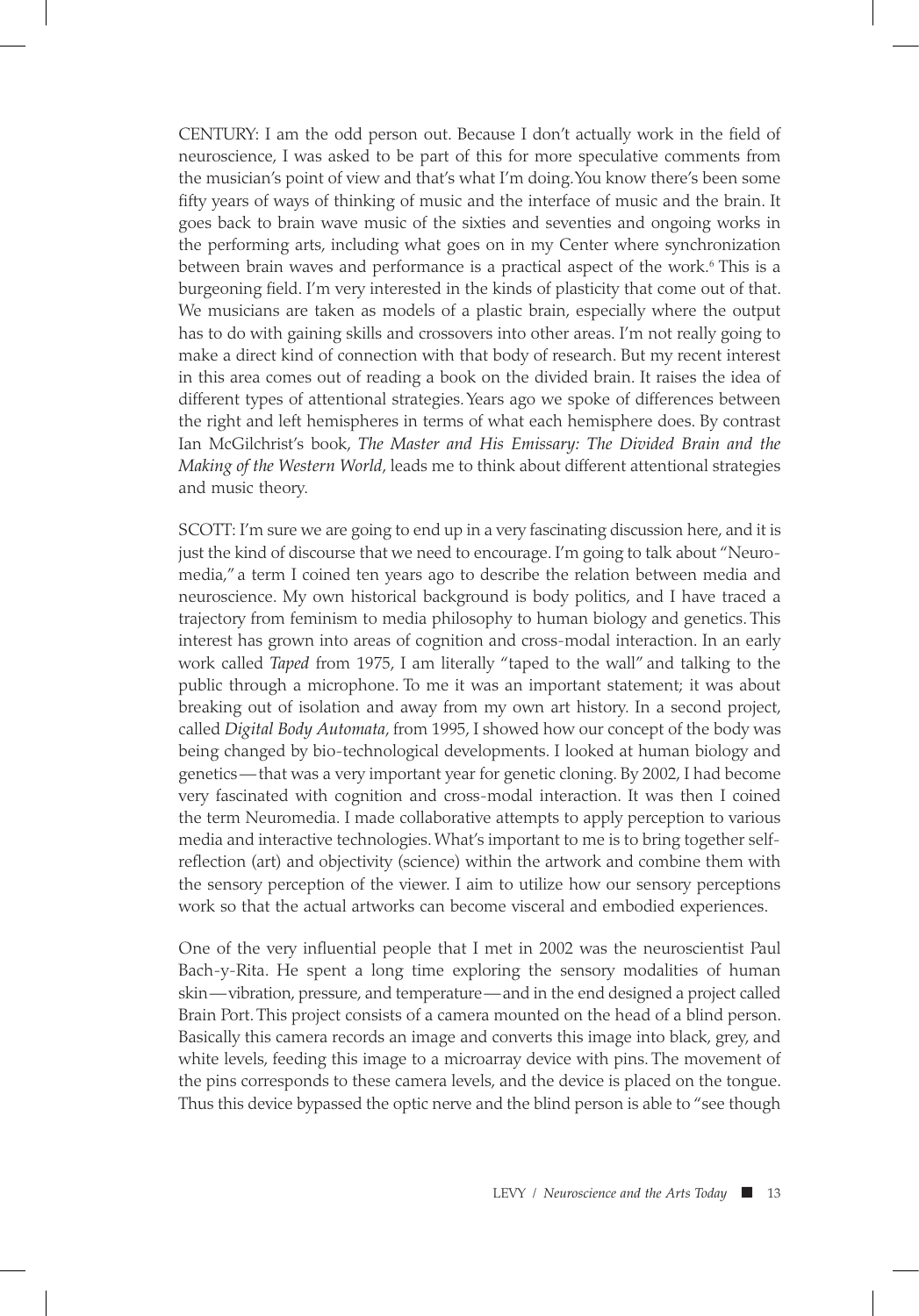their tongue."7 [Bach-y-Rita transduced the optical images picked up by a television camera into vibratory or direct electro-tactile stimulation that was mediated by tongue receptors.] With that evidence of cross-modal interaction I found myself on a mission to create electronic skin—or e-skin—based on tactile perception.

Here you see *eskin* on display at Kulturama, a show I currently have on at the science museum in Zurich.<sup>8</sup> In this version, you can manipulate an object that resembles a nipple on a breast. You have electronic sensors built into the object based on pressure, temperature, vibration, and proprioception. I also worked with congenitally blind people in workshops in order to test Bach-y-Rita's ideas of tactile information and Braille pattern reactions, and organized teams of people to explore translation problems between embodiment, the environment, and stimulation on the skin. I learned that new codes could easily be learned and that we could build customized potentials into wearable interfaces for congenitally blind people. Together we also designed a stage for people who are blind. Through interfaces they could have feedback onto their skin, but also actuate images on the stage as in a cultural event. For example, visually impaired people could create visually oriented cultural events for a sighted audience rather than the reverse.

Later, this interest led me to create a lot of sculptures, which were based on my residencies in neuroscience labs at the University of Zurich. In *Somabook*, for example, the viewer can actually interact with the spine like an open book, the pages of which are two touch screens. Here various chapters represent maps of the somatic cortex and their correlations, and a dancer can be manipulated to interpret the movements of bodies with various problems. She also demonstrates how to exercise the peripheral nerves because she has been trained in Body-Mind Centering techniques. In neuroscience they often investigate the problems of physical impairment, and my aim was to use tactile perceptions to show these problems, like the loss of balance or of tactile contact. For example, by touching the images of this dancer with spina bifida you can discover the relationship between these kinds of problems and molecular guidance. The viewer can also put his or her hand directly into the neural tube, and by stroking strip sensors, control the growth of axons across the screen. In *Somabook*, the viewer is "learning by doing."

In conclusion, what do we get out of collaboration? Artists can be enabled to explore sensory perception, can play with different sorts of impairments and work with disabilities—this is an important new area for artists to move into—and they can utilize scale on genetic and cellular levels. What do scientists get out of it? They get different approaches about their research and how to bring research to the public. They see their research from another perspective. They think about how to bring this research to the public. They see and can think about how to build their experiments differently. Perception is at the heart of both disciplines. This is a very responsible way that artists can help scientists. It's a two-way street; perception is at the heart of both disciplines. Because it is at the heart, the opening up of a dialogue between the disciplines can take place.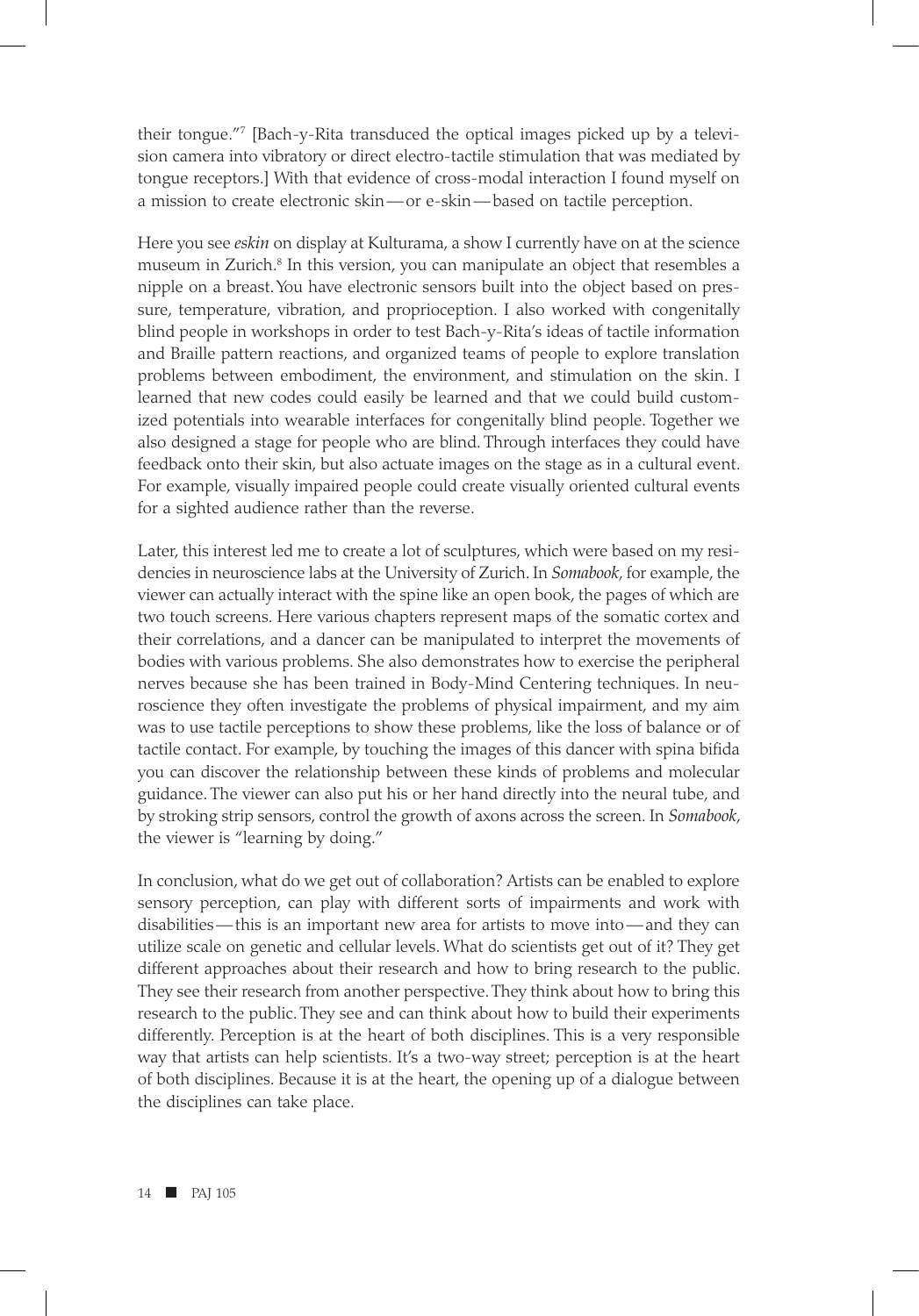WILEY: I will give you my history. Dr. Nicolo Modugno started a theatre group for people with Parkinson's disease. It was based on research in Italy at the time that captured data when scientists were scanning the brain while actors were memorizing lines. Modugno founded this group along with some professional actors. I felt that dance teaches us about the body. As you know, Parkinson's disease deals with movement disorders. I met with the group once a week for three hours. The first hour and a half was the dance class I developed with the Dance for Parkinson's Disease program at the Mark Morris Dance Center, along with some of his dancers, and the second part—the creative part—was original material we would develop together and have them perform. When I would talk about my work people would say I'm a dance therapist. I would say, no, I am developing material as I always would as a choreographer. But it was being developed under a neurologist. A lot of physical therapists became very interested in the work I was doing, and I began to work with a team of therapists incorporating dancing technique into the physical therapy. So what I found as an artist was that the problems it presented to me were to identify the physical capabilities people could have and what was involved. I opened the group to their families and caregivers. One reason is that I wanted this to be an activity that they could participate in with other family members, and I wanted the families to see what was involved. Very often members of the family would say, "I had no idea that my sister, my brother, my mother was capable of doing this."

What I loved most about it was that it challenged my preconceived notions of what a dancer is. My ideas were that dancers were very particular kinds of people—young and physically capable of anything. I was working with people who were not young and had Parkinson's disease, and they were really limited but doing phenomenal things. It opened a whole new world for me. By looking at physical therapy, it allowed me to really search my knowledge of dance and work with people that I normally never thought I would be working with—physical therapists, neurologists, and so on. Hospitals are now doing this and incorporating programs similar to what I am doing.

LEVY: As a participant in addition to chairing this panel, I will provide some information now about my own collaborative art work, *Stealing Attention,* which explored the subject of attention. What you are looking at on the screen is a urinal. The art people here will say Duchamp's urinal. An ingenious economist who worked for the International Airport in Amsterdam noticed that the lack of precise aim at airport urinals was resulting in the defacement of public property. What you see to the left of the drain holes of this urinal is not a smudge. The economist's idea was to have an image of a black house fly etched onto the bowls of the airport's urinals. Legal scholar Cass Sunstein and economist Richard Thaler commented that if you give men a target, they can't help but aim at it. The outcome was that spillage declined eighty percent. What this shows is that seemingly small changes in the environment can influence behavior by manipulating people's attention.

My interest is in making visible what is generally unnoticed. Let me present some information about my collaboration with Michael E. Goldberg, Director of the Mahoney Center for Brain and Behavior at Columbia University. We devised an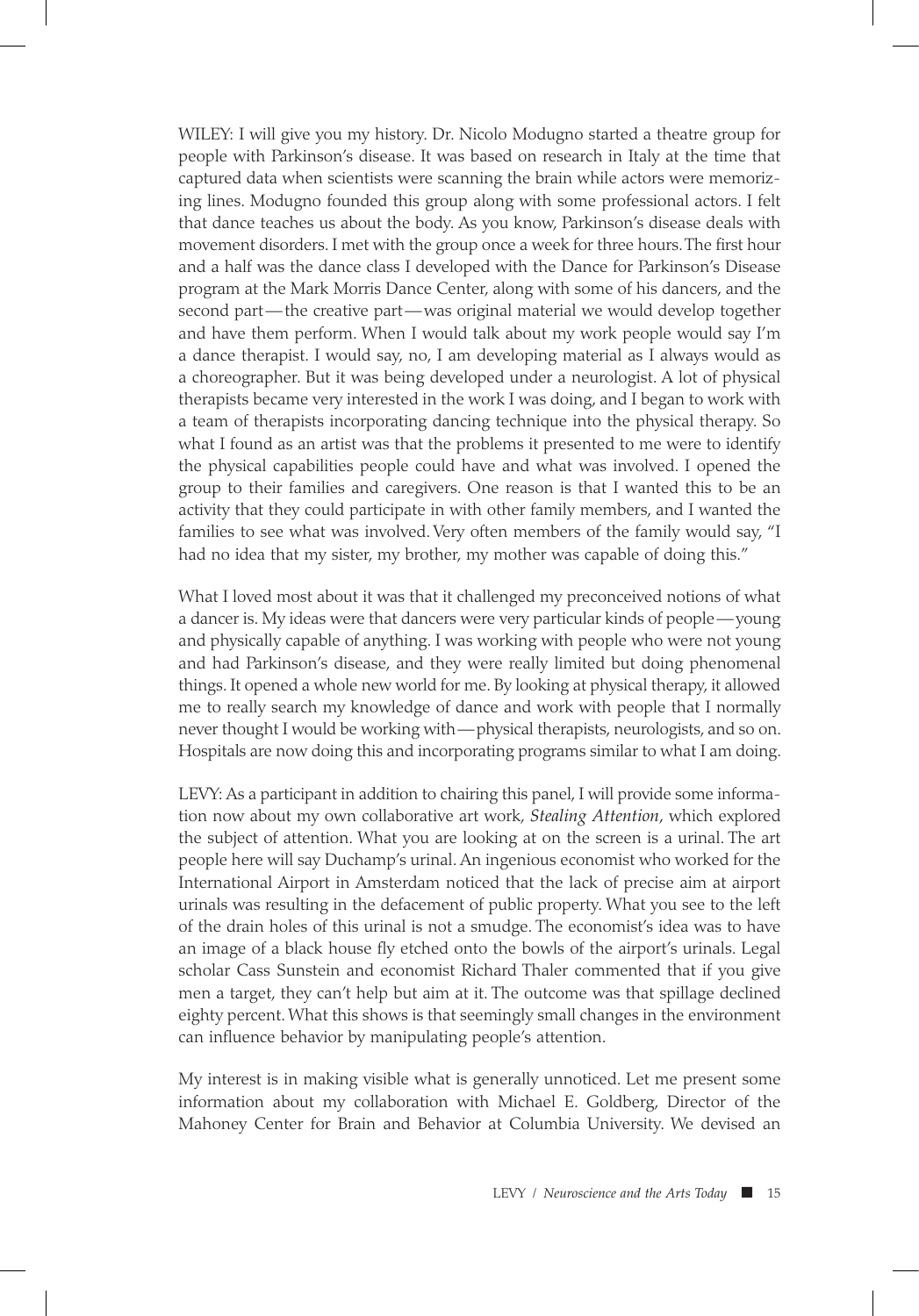animation about the subject of inattention blindness.9 This is the inability to see something directly in front of you, if distracted. A randomized animation set the theme for an installation of panel paintings and works on paper that examined the critical issue of where we cast our attention and the consequences of that decision. To highlight the fact that visual selection always comes with a cost, I referenced the con game three-card monte, and one negative consequence of the war in Iraq, the looting of relics from national museums. In our animation, in over roughly three minutes ten looted objects disappear from the shelves in the background of this animation. A task was given at the onset of the video, to count the number of times the Queen of Hearts appears. Less than half of the viewers saw the disappearing relics. My question was to see if an art installation throughout a gallery could redirect attention to what was unseen. In other words, I asked whether art can change behavior. The answer was definitely yes. An artist could help retrain attention. When people saw the animation a second time after walking around the installation, more than sixty percent could then see what they had missed the first time. This installation was shown at several venues in New York, Michael Steinberg Fine Arts, and as part of a group exhibition at Ronald Feldman Fine Arts.

Our animation was modeled on a well-known experiment called "Gorillas in our Midst," by Simons and Chabris, who found a striking way to show how much people missed seeing in their daily environment. They made a videotape of teams consisting of white shirts and black shirts dribbling and passing a basketball. Experimental subjects received a task to keep silent mental counts of the total number of passes made by one or the other of the teams. During the game, a figure in a full gorilla suit appeared, beat its breast, and walked away. More than one half of the experimental subjects failed to notice the Gorilla.

I will conclude with an image of an exhibition that I had at Wesleyan University in which choreographer Liz Lerman instructed her students to interact with my art work by choreographing movements appropriate to the content of the installation, which included the adverse effects of industry upon an Arctic environment. Today it is increasingly commonplace to see these kinds of collaborations with dancers, musicians, and neuroscientists. Artworks stress social, emotional, and metaphorical dimensions that are of increasing interest to scientists. By manipulating these dimensions, art can work with the constraints of vision and shift the viewer's focus.

### **GENERAL DISCUSSION**

LEVY: We have now set the stage for a general discussion. Let me start by assuring the skeptics among us that this panel is not about neuro-imaging. Its overuse with regard to explaining essential functions and human activities has been characterized, in some cases, as brain porn. We aim to avoid this. My first question is directed to Denis: Do you perceive a greater interest among your colleagues in art. Does neuroscience see art as an increasingly valuable resource? If so, could you elaborate on this?

PELLI: I would say that, to scientists, art is obviously very important, but it's not clear how to think about art scientifically. In the last ten years, a number of neuroscientists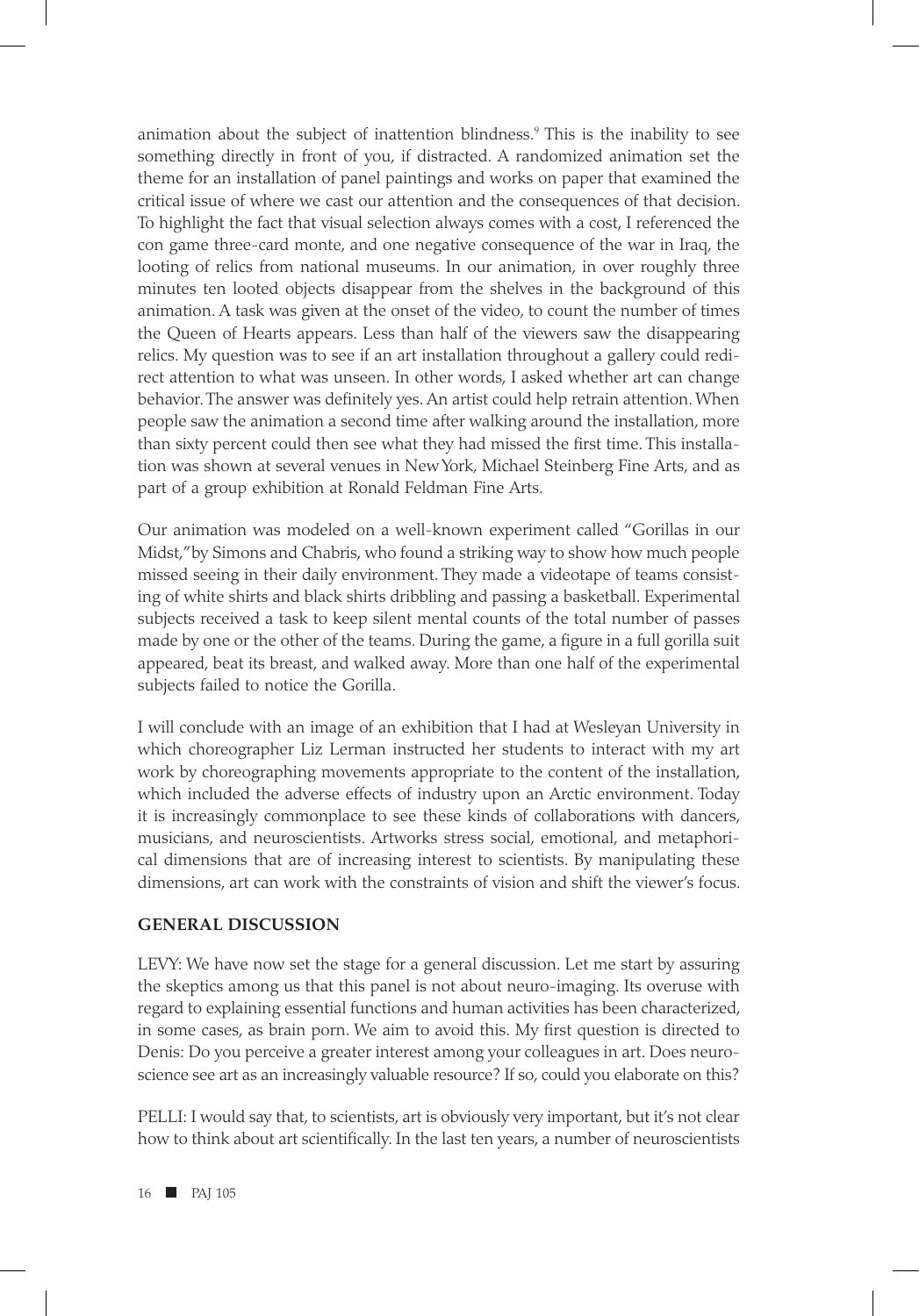have tried to connect what they know about vision science to art. I like Margaret Livingstone's book, *Vision and Art: The Biology of Seeing*.

LEVY: The other panelists should feel free to ask questions.

HUSTVEDT: I don't know how many of you know that V. S. Ramachandran, another neuroscientist, got into a lot of trouble with members of the art community. He's a very clever neuroscientist, but he has a theory of art that is quite reductive, that the simple cartoon is inevitably more powerful than, say, a highly elaborated, baroque image. He related this to the fact that newborn chicks prefer exaggerated appearances of a maternal beak to natural ones and will readily respond to the exaggerated ones. This is known as the "peak shift effect." He used the phrase peak shift to summarize visual aesthetic experience. Well, people who have been studying the philosophy of aesthetics for a long time did not really buy this. Ramachandran's extremely reductive formulation demonstrates the dangers involved in interdisciplinary conversations. Because I look at and write about visual art and care about science and philosophy I am sympathetic to both sides.

PELLI: Can I step in? I haven't read that work but I just feel that the danger you are describing is the scientific method, the reductionist approach, applied to aesthetics. As a scientist, you take some over-simplified idea and you see how far you can go with it. You learn a lot in the process. And so, the fact that this particular example seems incomplete is something one learns from. This is the good thing about the scientific method.

SCOTT: I have quite a few comments on this subject. One is about the new field of neuroscience called "neuroaesthetics," which is really quite controversial. Here scientists are attempting to determine aesthetic preferences over a range of people. Why do they like the color blue more than red? This quest becomes quite problematic and hardly objective. The other comment is from what we found in our artists-in-lab projects where artists have been involved in scientific research, and this leads to very different approaches. We've been putting artist into labs for about ten years now, and we really can't generalize about how scientists or artists will react in different situations. Some questions that often come up are: can art really be a catalyst to promote their research to the public, and do artists want that role at all? This is one of the biggest dilemmas because, on one hand, certainly art can somehow bring science to the public, but we have to actually question whether that is really our role.

LEVY to PELLI: Denis, you yourself are finding that artworks are catalysts for your own experiments.

PELLI: Sure. I spent a long time with Chuck Close's paintings, particularly when he had his retrospective at the Met. He had spent a long time asking the same questions that I was. He was doing it as an artist while I was doing it as a scientist. Artists publish their experiments, and we scientists do not. We throw the equipment away and publish an article instead. The artist's curiosity to understand was similar to mine. But he exhibited his paintings and I published an article.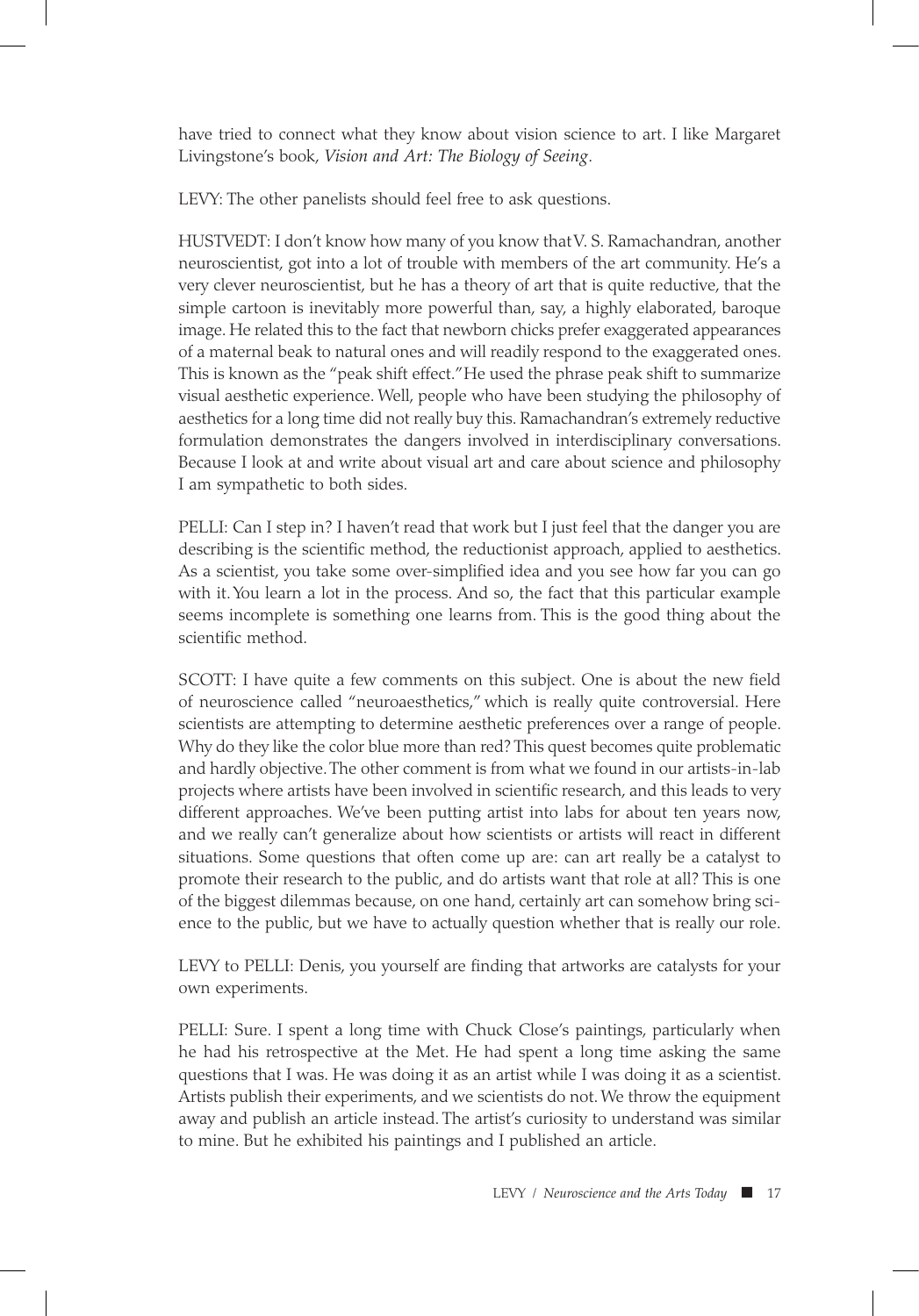HUSTVEDT: Am I wrong? Doesn't Close suffer from the condition, the word for which I can never remember—propagnosia—a difficulty recognizing faces. What one thinks of as a handicap has become for Close a strength in his art. Close's story is part of the narrative.

LEVY: I am going to change the direction slightly. We have seen some extraordinary new concepts emerging from the neurosciences. First, many of us were moved by research being done by Sperry and then by Gazzaniga on the divided brain. Then we have read about experiments on neuroplasticity. In addition, there was speculation that is not yet proven about mirror neurons. I had a discussion with Michael that touched on some of this but especially about the divided brain. Both of us had been very moved by a speculative work of fiction by Julian Jaynes. Maybe Michael could talk a bit about this.

LEVY to CENTURY: When we spoke you said how relevant ideas of the divided brain were to you. How would you apply these ideas to sound and music?

CENTURY: That's a complicated question. Jaynes's book is the *Origins of Consciousness and the Breakdown of the Bicameral Mind.* I was comparing this to a more recent book that covered that divided brain material in terms of attention rather than hemispheric divisions, a book by Iain McGilchrist that deals with the attentive level rather than rational versus emotional breakdowns. The way I think about this is from a procession of time point of view. There are a couple of ways in which we take in music. You can think of music coming in as an ordered pulse and the pulsation is something you might be trained in. Or music can come in as a non-pulsation, a sort of open versus measured idea. I think that the process of passing between these two kinds of time perceptions is one of the most interesting things that we can explore speculatively about music-making and perception.

LEVY: How are you or other musicians today incorporating some of these ideas?

CENTURY: In contemporary music-making and, I guess, I would say also interfacing with technology, I am interested in the oscillation, as I call it, between the processing of music as a pulsating or non-pulsating phenomenon.

LEVY to SCOTT: Jill, you are working with musicians in artists-in-labs, I believe.

SCOTT: Yes, Luca Forcucci is a musician, a composer. He basically worked at Olaf Blanke's lab, at EPFL in Lausanne, Switzerland, where they're conducting experiments with peripersonal space [the space surrounding our bodies]. In a context of sound art and acoustic pieces, he explored the relationship between interior body sounds and the environment itself. This "in-between" space has cultural implications. Like Alvin Lucier, who made work using the patterns of brain waves to compose music and tried actually to control his brain on stage, Luca also explored EEG potentials. To make a long story short, he actually took a set of interior body sounds and made an installation where you could stand inside a circle of speakers and listen to all of these, then step outside and the sound would change into environmental sounds.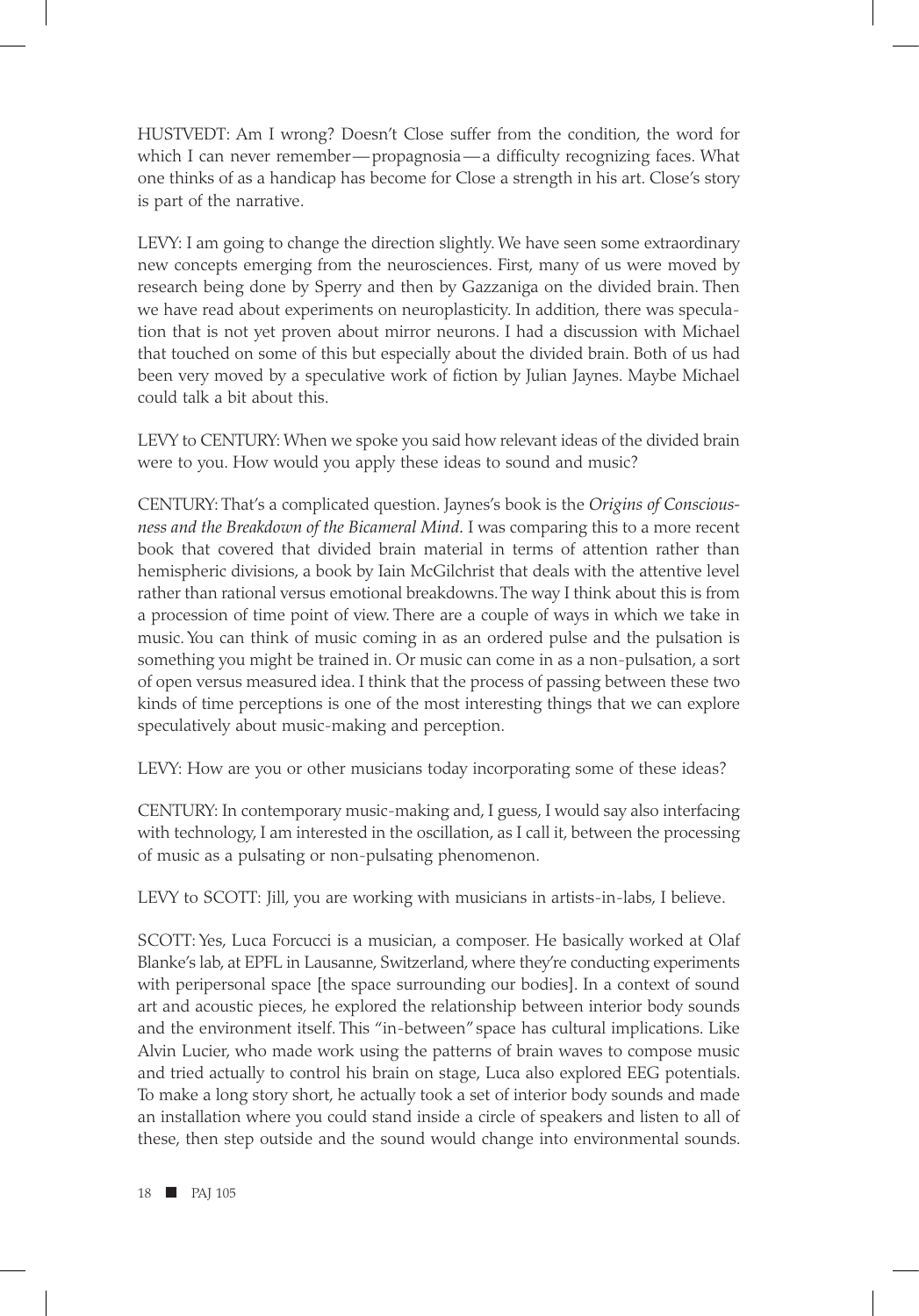When viewers moved through the installation they changed the sound. In this lab they are also using virtual reality to explore neuropsychology. It's an appealing lab for media artists who are experimenting with projects in neuropsychology and cognitive science.

LEVY to CENTURY: Recently I saw a concert at the Experimental Media and Performing Arts Center (EMPAC) at Rensselaer Polytechnic Institute by Kurt Hentschlager. Many ideas of the body and about whether perception comes from within or without are exploded in this piece.

CENTURY: The work you are referring to is a different sort of direction where there is a certain kind of oscillation that goes on with Kurt. To get inside your head, by the way, with a very intense rhythmicity—meaning here the way in which it interacts with brain cells—is really tremendously powerful. That's a great example of working with a kind of micro-temporal programming, which makes a point about the difference between traditional music and music that is either played back or controlled by micro-timing technology. Polyphony or polytemporal composition with traditional aspects can be very intense and the sonic experience tremendously powerful. Now with computers there is much more work happening at the level of micro-programming.

LEVY to WILEY: This leads directly to my next question. Your comments segue into a question about using video as a way of giving dancers with Parkinson's disease feedback about their performance, about how to give information back to them about their bodies and whether that makes a difference in their ability to control their body. After all, neurofeedback is being used to control ADHD in certain instances.

WILEY: Your question is about filming the actual process. I don't like this because film flattens. It makes it two-dimensional and develops a superficial awareness. It is not successful when working with dance. I think that's not to say you can't do it.

PELLI to WILEY: You made a strong point, when you were presenting your work, that you are not a therapist. Can you elaborate?

WILEY: I don't have the medical background. And none of us does in this group. The only person with a medical background was Dr. Modugli. There was research going on but the development of the work wasn't dictated by science. I could develop my program according to my needs as an artist.

PELLI: It's been said that when art becomes therapy it ceases to be art.

WILEY: This wasn't replacement for physical therapy. It was another option. It was a way to allow people to create something, to develop confidence as movers. Because those with Parkinson's disease are limited as to what they can do, it was a way for them to do something new and to mark their progress. It was a way for them to explore a new territory.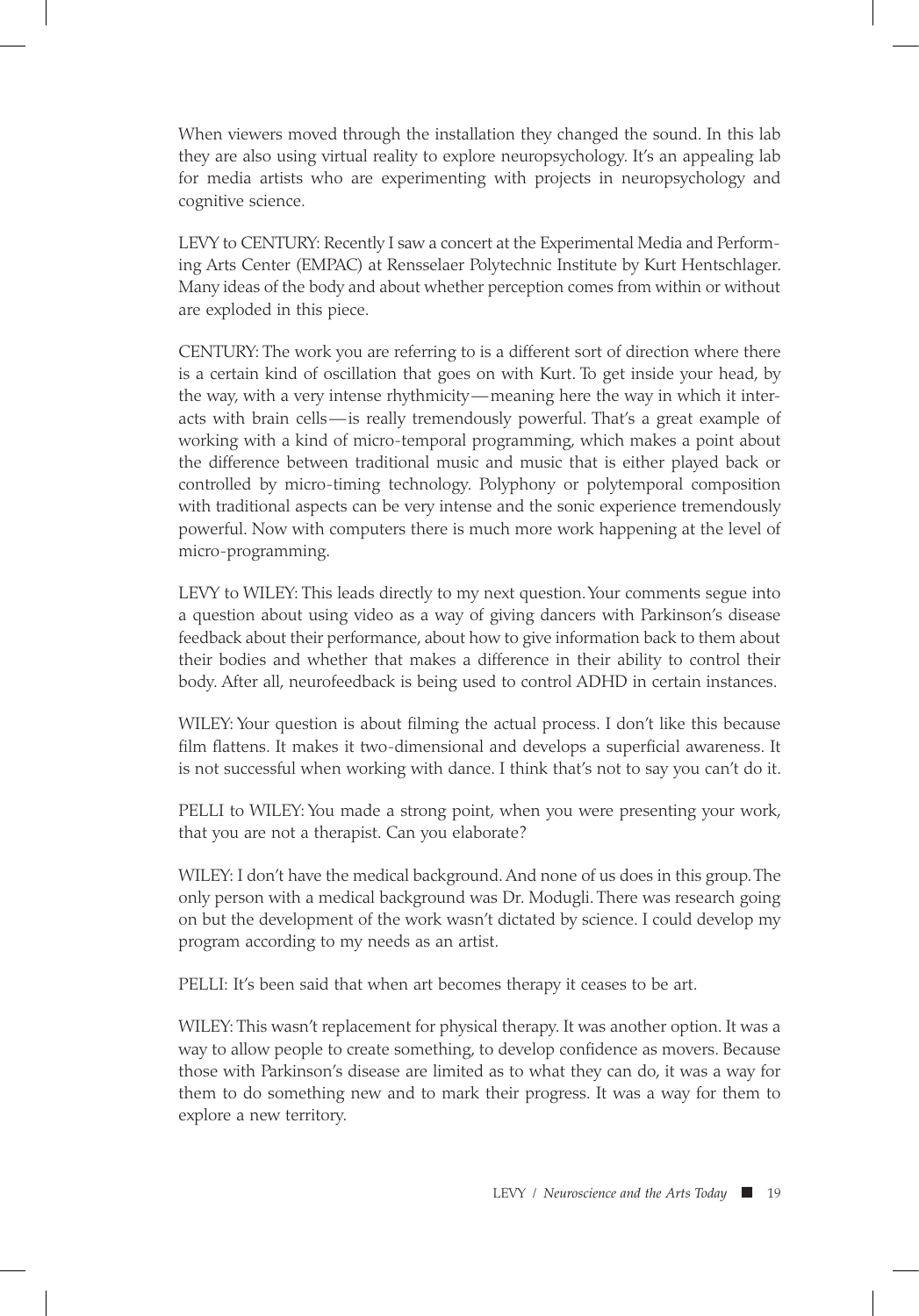HUSTVEDT: There was a parallel phenomenon with the psychiatric patients I taught in my classes. I never thought of writing as therapy, but when you put words on a page they are fixed, immovable. For people who have severe integration problems due to their illnesses, the texts we wrote and read aloud in the class became a static object of focus. It turned out that this did have a therapeutic effect, but that was not the point of the class. In fact, I always felt that it was great for people to walk in and, for at least an hour, not have to think about their diagnoses.

SCOTT: When we were working with the congenitally blind we actually realized that they rarely had the opportunity to design their own spaces or interfaces. Most people design for them. In *eskin* we tried to think about what could be designed from their perspective! This was not a therapeutic approach; it was more about them being creative. They said afterwards that they rarely had that experience. Even though our visually impaired people had undertaken confidence classes, contact improvisation therapy was a new thing. In other words, they had not experienced "touch" with a lot of other people.

LEVY: One of the issues that I want to raise about technological interfaces is that it is sometimes said that it diminishes rather than extends our knowledge of the body—that there is a kind of leveling of one medium into the other. How do people respond to the critique that digital information seems to level the senses so they become interchangeable? Friedrich Kittler raises this point when he talks about the interchangeability of the senses. The idea is that the general digitization of information erases the differences among individual media. The theoretical rejoinder is, I believe, from Mark Hansen who argues for the use of the living body in conjunction with digital technology*.* 

LEVY to SCOTT: What interfaces do you use in your work?

SCOTT: The thing is one uses the technologies around us; they exist with this gadgetry already, such as robots with sensors. We need to step back from this visually dominant world and think about other ways to interface with the world that are based on other senses. That seems to be left out from digital technology.

LEVY to PELLI: Do you feel you use different technologies than the artists you come in contact with?

PELLI: I do my work at a computer keyboard.

LEVY: It is clear that for all of us here aesthetics is key for both the artists and scientists and has dictated the kind of styles with which people are approaching their work. I think there has been a change from issues of formalism, which are ocularoriented, to multimedia and an interest in multi-modal perception. Would anyone like to elaborate on this?

SCOTT: I just want to say that that this collaboration between artists and scientists is also about the level of access that artists can have to scientific tools. Scanning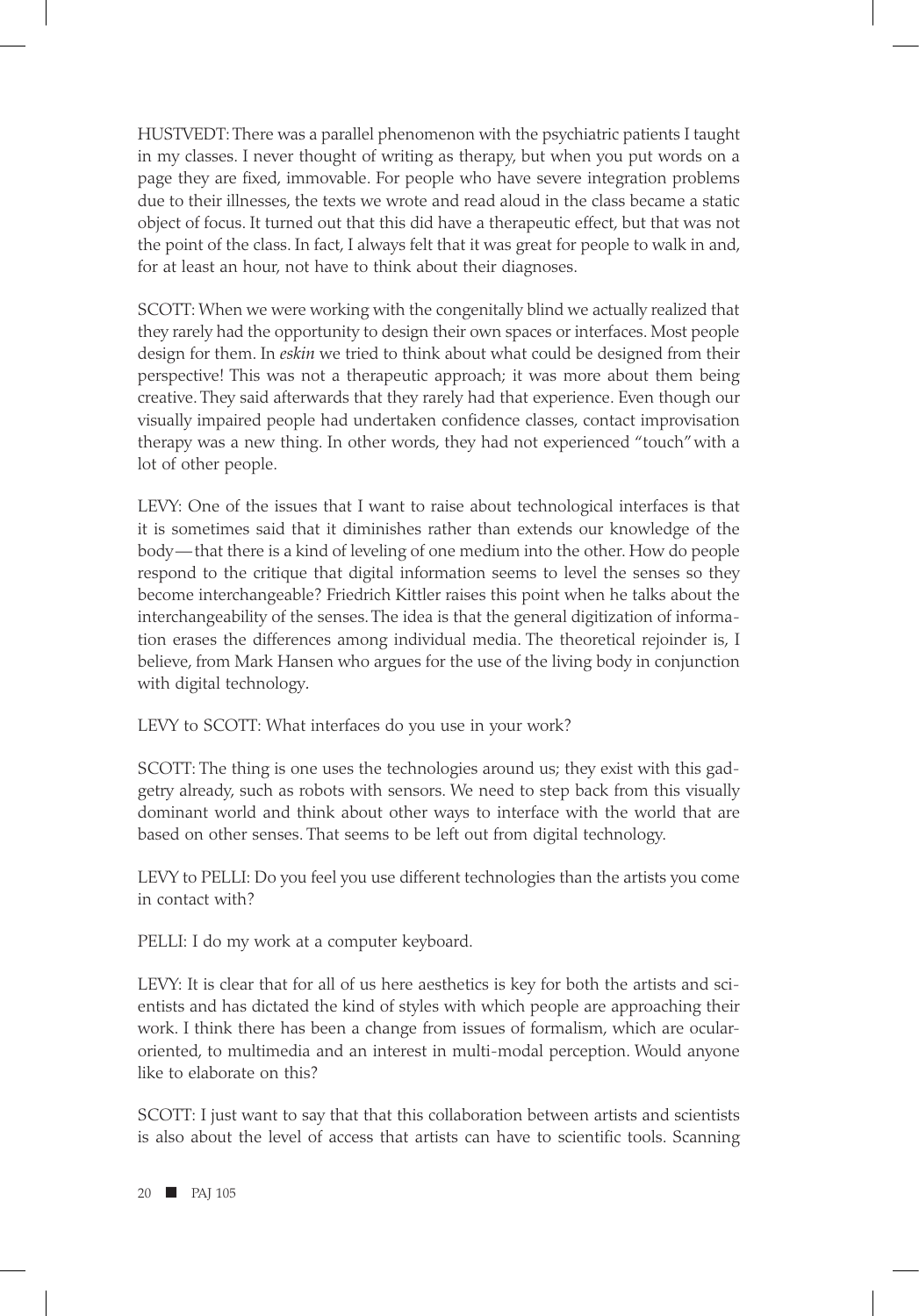electron microscopes, atomic force microscopes, fMRIs to EEGs, and all kinds of mapping tools like GIS—these are really important tools for our visual culture. That's what our artists-in-labs also find fascinating—access to use the tools that they have not encountered before.

LEVY: On the subject of tools, I think that one of the most important has been the development of tools that can quantify emotion and affect. This has brought emotion within range of science and encouraged more scientific exploration than has previously taken place in that area.

HUSTVEDT: I think we can say the big breakthrough exposes a deep-seated prejudice against emotion. A friend of mine, Antonio Damasio, a leading researcher in affective neuroscience, told me that when he decided to study emotion and the brain, his colleagues told him his career would be ruined. Another friend, Jaak Panksepp—who works mostly with animals and wrote a terrific book, *Affective Neuroscience: The Foundations of Human and Animal Emotions*—has been fighting for a place for emotion in brain science even longer than Antonio has. There was a strong sense that emotions were "squishy"—a soft and feminine phenomenon that could never be quantified or measured. Scanning technology and growing research has changed this by revealing brain regions implicated in emotion, but it has been a big fight. This is significant because a computational model of mind has dominated cognitive science for years, but emotion has not been easily fit into this schema. Computers don't feel anything, after all. When other people began suggesting an embodied model of the brain-mind, they were attacking the computer metaphor as inadequate and borrowing ideas from phenomenology, Maurice Merleau-Ponty, in particular. Artists jump on the embodied, emotional band wagon because it makes intuitive sense to us, but there are many in neuroscience who want nothing to do with it.

SCOTT: Yes, neuropsychologists are often talking behind the scenes about this. Phenomenogical variations were once considered to be one of those "esoteric problems" but now are thought of differently. These older esoteric concepts like synesthesia are now considered to have conceptual and creative potentials. One of my students is learning a lot about it by placing herself, as a subject, into those neuropsychological tests.

LEVY: At this point we have covered a range of issues. I would like the audience to be able to ask some questions.

QUESTION 1: Could you further elaborate on why, when art becomes therapy, it ceases being art?

WILEY: No, it doesn't necessarily have to cease being art, but therapy has an agenda to rehabilitate and art does not. My only criterion was to teach and create dance.

PELLI: You used the word creative as the distinguishing feature. Is therapy not creative?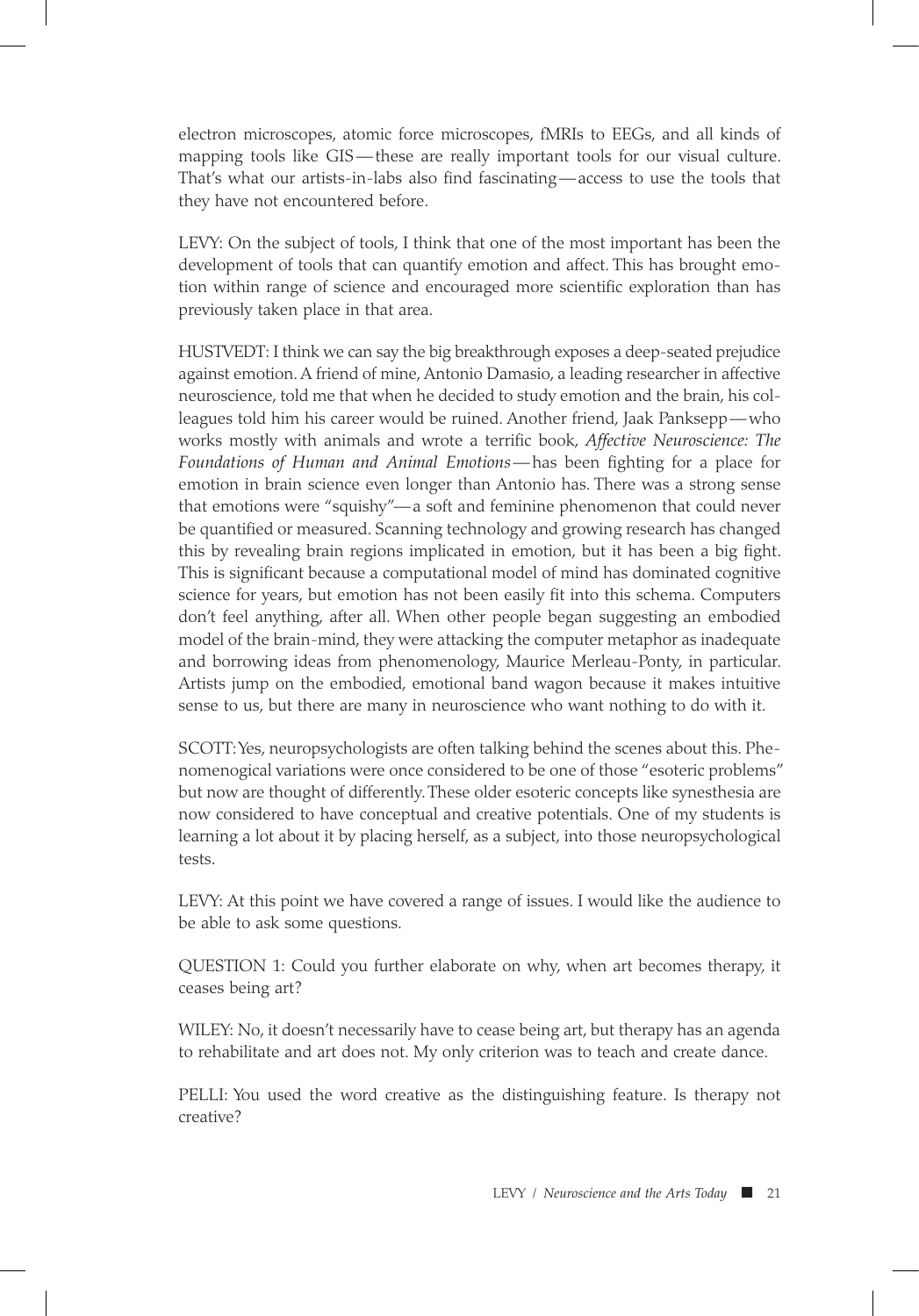WILEY: The therapy can be creative if you have a very good therapist. But dance therapy is not collaborative—they are not asking their patients to create.

HUSTVEDT: In my case I write books because I have to. If I couldn't do it, I feel my life would be wrecked. Making art is a need. Isn't that therapeutic for me in some way?

SCOTT: That's the value of freedom. You can choose if you wish to branch into the therapeutic side.

LEVY: We can take a few more questions.

QUESTION 2 for CENTURY: A project in the MFA program at your university involved a mind-controlled levitation experience. Could you elaborate on this?

CENTURY: *The Ascent* is by Yehuda Duenyas, a multimedia performance director. He created an interactive neuro-driven installation, which was deemed one of the largest bio-feedback machines in the world. He built a piece that tracked brain waves and that resulted in elevating participants in a harness in an arc. It was synchronized a bit like Barnum and Bailey and was a big success. It was show-biz that succeeded in making a lot of waves.

QUESTIONER: The art work used alpha and beta waves to make a spectacle, and cognition was the content.

CENTURY: Right. The piece worked as successful exploration of the interface; it involved the specifics of the waves.

LEVY: Coming back to the subject of therapy, such neurofeedback devices have been used in treating ADHD.

QUESTION 3: There is a point where research in art and science merge. Because many of you in both fields work with dysfunction, how might your concept of healing have changed from work you have done?

SCOTT: Working with people who might be sedated changes my work. It has helped me with respect to how I approach my own work.

QUESTION 4: The history of neuroscience collaborations has shown instances where the art has helped the scientists. For example Heddy Lamar in the 1930s created what became the basis of cell-phone technology. What other kinds of ways have artists helped scientists as well as the reverse?

HUSTVEDT: By learning fields that are difficult for me I have developed another mind. We become what we read. I tell students and young scholars and artists: read against yourself. If you don't like physics, read physics. If you are a scientist and dislike novels, force yourself to read fiction. It is vital that we do not isolate ourselves in what Habermas calls "expert" cultures. It is also vital that we examine our hierarchies. No